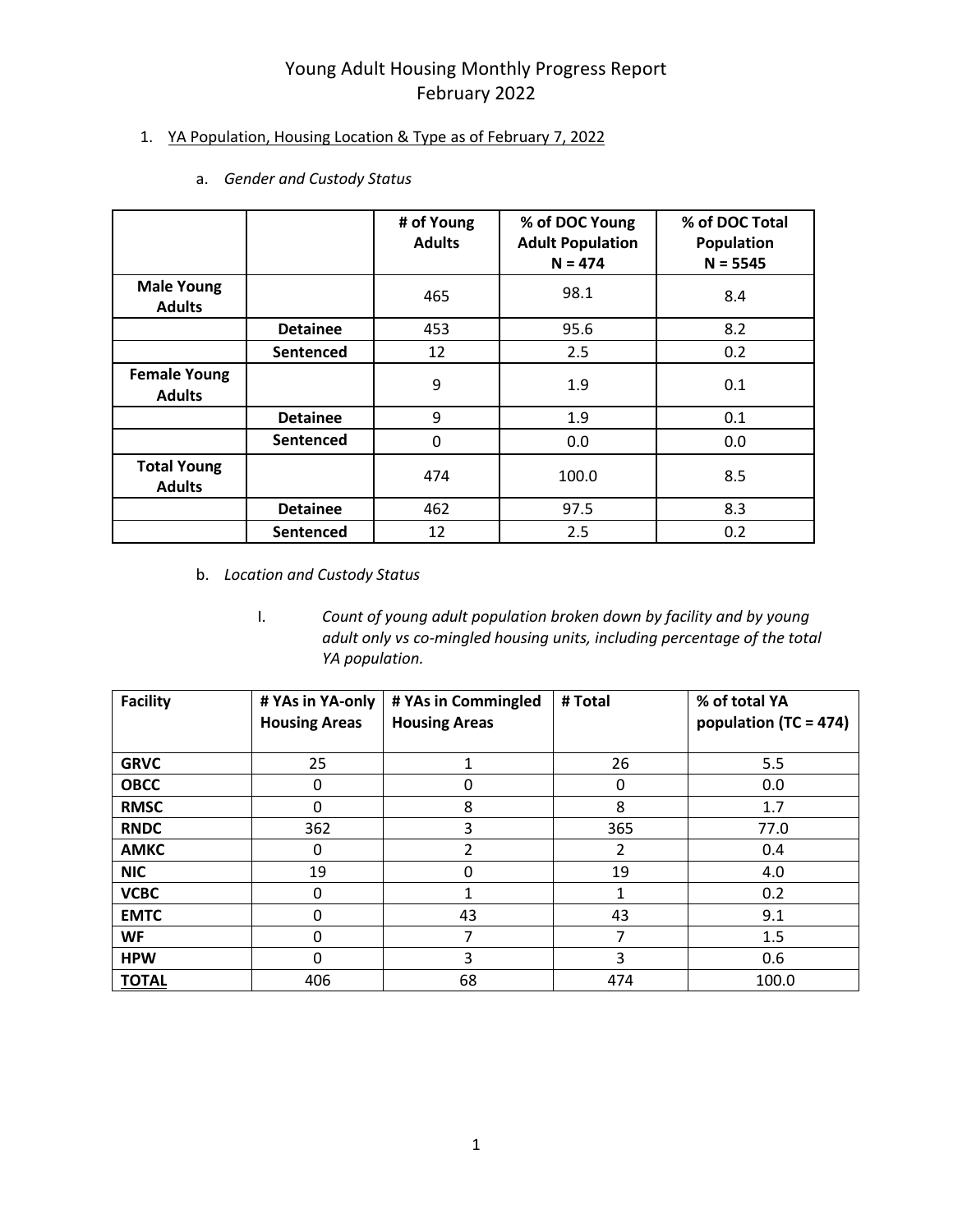| <b>Classification</b><br>Level <sup>1</sup> | High | Medium-High | <b>Medium-Low</b> | Low |
|---------------------------------------------|------|-------------|-------------------|-----|
| # of Detainee                               | 258  | 48          | 39                | 50  |
| <b>Young Adults</b>                         |      |             |                   |     |
| # of Sentenced                              | 3    |             | 2                 | 4   |
| <b>Young Adults</b>                         |      |             |                   |     |
| Total # of Young                            | 261  | 49          | 41                | 54  |
| <b>Adults</b>                               |      |             |                   |     |

*c. Breakdown of classification levels for all young adults in YA only housing units.*

*d. Breakdown of classification levels for all young adults in commingled housing units.*

| <b>Classification</b><br>Level $^2$ | High | Medium-High | <b>Medium-Low</b> | Low |
|-------------------------------------|------|-------------|-------------------|-----|
| # of Detainee                       | 16   | 9           |                   | 26  |
| <b>Young Adults</b>                 |      |             |                   |     |
| # of Sentenced                      | 0    |             | 0                 |     |
| <b>Young Adults</b>                 |      |             |                   |     |
| Total # of Young                    | 16   | 10          |                   | 27  |
| <b>Adults</b>                       |      |             |                   |     |

*e. Provide the number of young adults in CAPS, PACE, and Detox, and Mental Observation housing units.<sup>3</sup>*

| Unit                        | <b>CAPS</b> | <b>PACE</b> | <b>Detox</b> | Mental<br><b>Observation</b> |
|-----------------------------|-------------|-------------|--------------|------------------------------|
| # of Young<br><b>Adults</b> |             |             | U            | 14                           |

*f. Number of young adults in TRU, SCHU, Secure, ESH<sup>4</sup>*

| Unit          | <b>TRU</b> | <b>SCH</b> | <b>Secure</b> | <b>ESH</b> |
|---------------|------------|------------|---------------|------------|
| # of Young    | 16         |            | ∸             | 1.         |
| <b>Adults</b> |            |            |               |            |

<sup>&</sup>lt;sup>1</sup> These numbers do not include female young adults who are not classified by this system.

 $2$  These numbers do not include female young adults who are not classified by this system.

<sup>&</sup>lt;sup>3</sup> There is a continuing variance in place enabling the ongoing placement of young adults in specialized mental health units that are commingled with adults.

<sup>&</sup>lt;sup>4</sup> This number does not include young adults housed in West Facility due to having a communicable disease.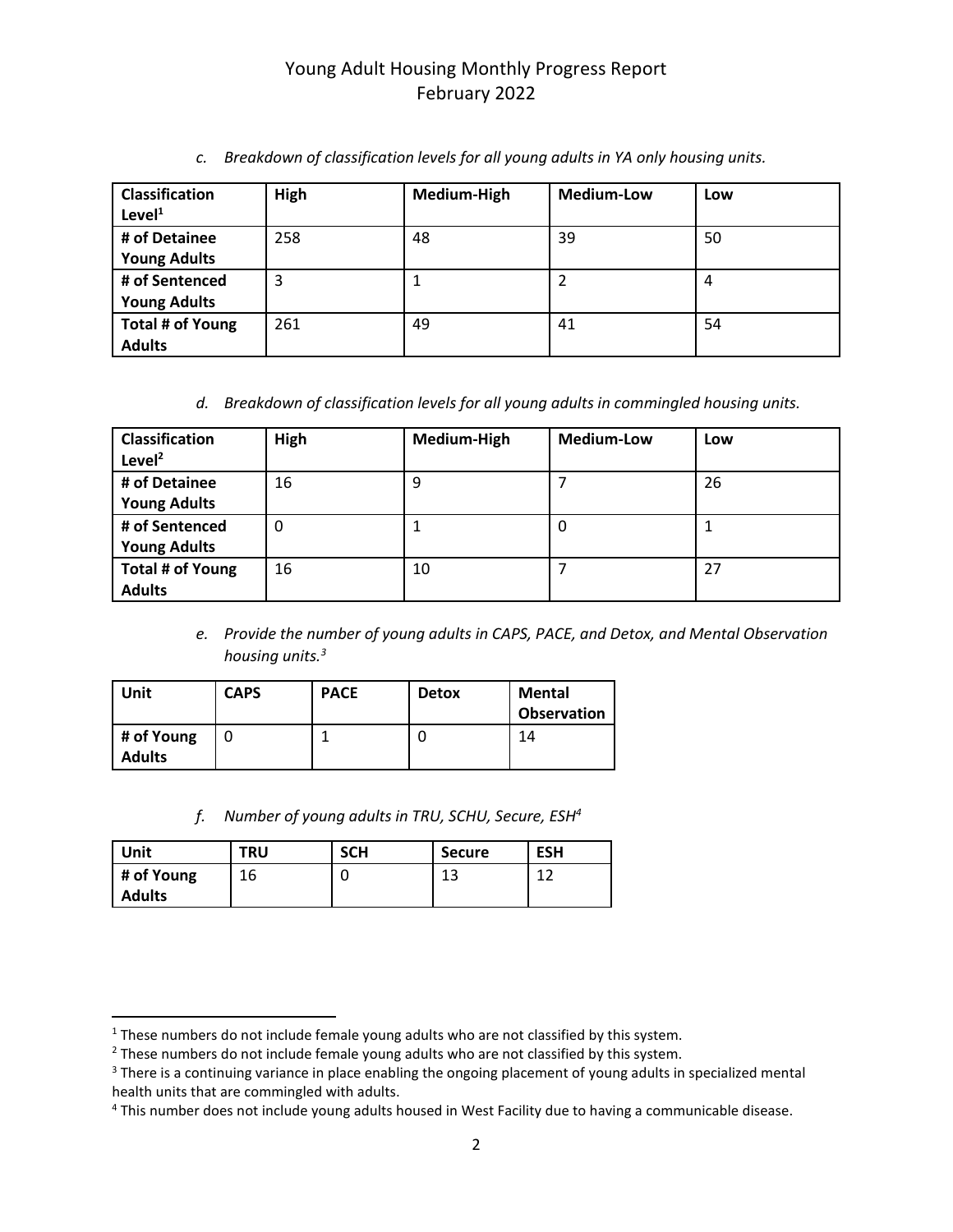| <b>Classification Level</b> | High | Medium-High | <b>Medium-Low</b> | Low |
|-----------------------------|------|-------------|-------------------|-----|
| <b>TRU</b>                  | 12   |             |                   |     |
| <b>SCH</b>                  |      | U           |                   |     |
| <b>Secure</b>               | 13   |             |                   |     |
| <b>ESH</b>                  | 11   |             |                   |     |

*g. Number of young adults in TRU, SCH, Secure, ESH (by classification level).<sup>5</sup>*

*h. Active Young Adult only housing areas (by facility)*

| <b>Facility</b> | # of YA Houses (active) |
|-----------------|-------------------------|
| <b>GRVC</b>     | 2                       |
| <b>OBCC</b>     | 0                       |
| <b>RMSC</b>     | 0                       |
| <b>RNDC</b>     | 26                      |
| <b>AMKC</b>     | ი                       |
| <b>NIC</b>      | 2                       |
| <b>EMTC</b>     | በ                       |

### *2.* Staff Training:

- *a. YA focused trainings currently offered by the Department:*
	- *Direct Supervision*

### *b. Direct Supervision – Percentages of staff trained by facility:*

| <b>Uniform</b>                                                          | <b>AMKC</b> | <b>EMTC</b> | <b>OBCC</b> | <b>RNDC</b> | <b>RMSC</b> |
|-------------------------------------------------------------------------|-------------|-------------|-------------|-------------|-------------|
| <b>Total Active Employees</b>                                           | 1328        | 290         | 412         | 908         | 435         |
| <b>Total Active Employees Never</b><br><b>Trained</b>                   | 542         | 74          | 162         | 26          | 147         |
| % Never Trained                                                         | 40.81%      | 25.51%      | 39.32%      | 2.86%       | 33.79%      |
| <b>Total Active Employees Have Been</b><br><b>Trained and Qualified</b> | 786         | 216         | 250         | 882         | 288         |
| % Trained and Qualified                                                 | 59.18%      | 74.48%      | 60.67%      | 97.13%      | 66.20%      |

Please note, there is no expiration time for Direct Supervision qualification.

### *c. Direct Supervision - Percentages of staff trained Department-wide:*

| <b>DOC (Department-Wide) Training</b>                                   | Number/Percentage |
|-------------------------------------------------------------------------|-------------------|
| <b>Total Active Uniformed Employees</b>                                 | 7769              |
| <b>Total Active Uniformed Employees Never Trained</b>                   | 3839              |
| % Never Trained                                                         | 49.41%            |
| <b>Total Active Uniformed Employees Have Been Trained and Qualified</b> | 3930              |
| % Trained and Qualified                                                 | 50.58%            |

<sup>5</sup> This number does not include young adults housed in West Facility due to having a communicable disease.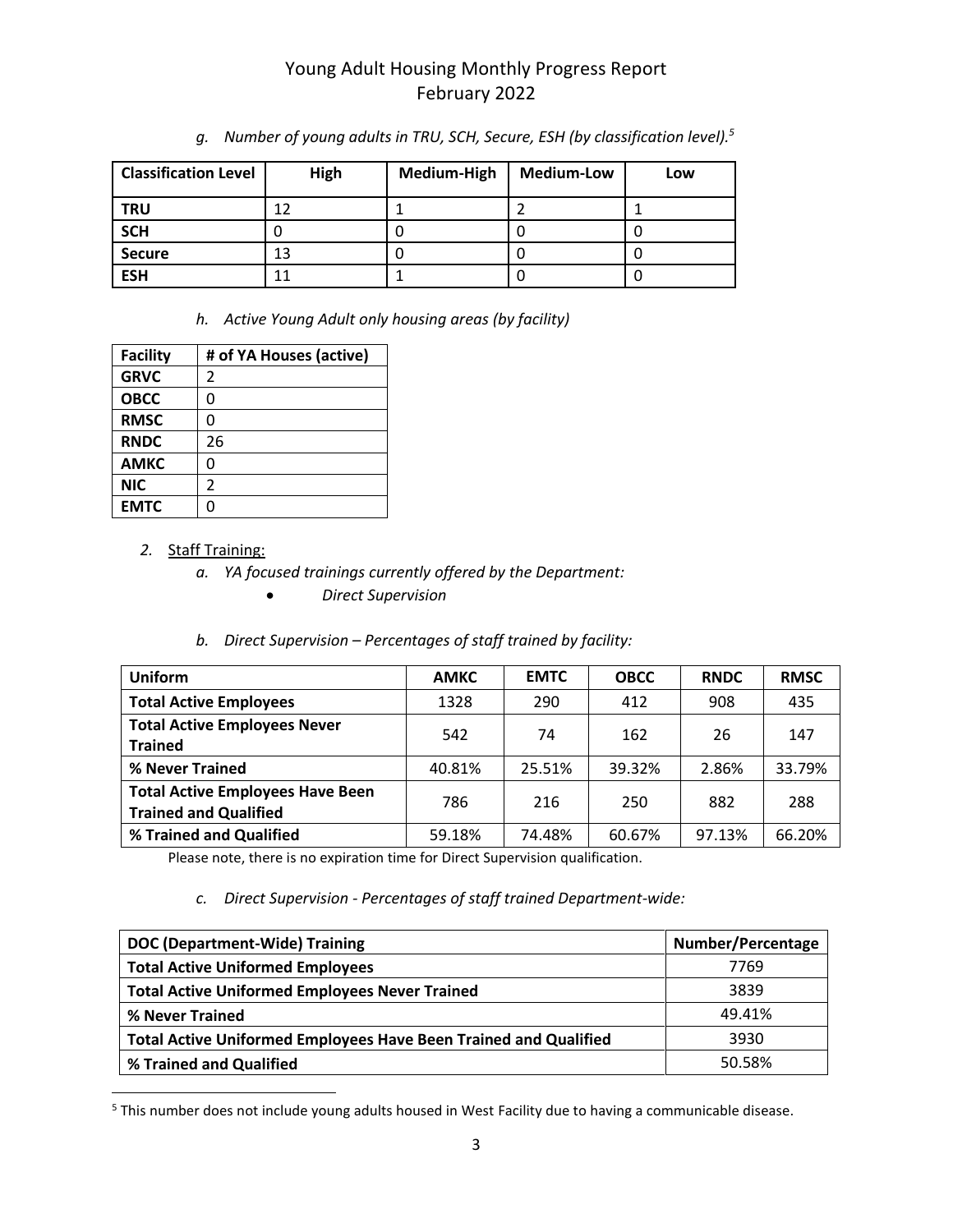Please note, there is no expiration time for Direct Supervision qualification.

- *3.* Programming:
	- *a. Workforce Development Programs*

| <b>WORKFORCE</b><br><b>DEVELOPMENT PROGRAM</b><br><b>COMPONENTS<sup>6</sup></b> | # OF<br><b>SESSIONS</b> | <b>TOTAL # OF</b><br>PARTICIPANTS <sup>7</sup> | <b>AVAILABLE #</b><br>ΟF<br><b>PARTICIPANTS</b> | <b>AVERAGE#</b><br>OF<br><b>PARTICIPANTS</b> | <b>PARTICIPATION</b><br><b>RATE</b> |
|---------------------------------------------------------------------------------|-------------------------|------------------------------------------------|-------------------------------------------------|----------------------------------------------|-------------------------------------|
| Barista                                                                         |                         | 15                                             | 15                                              |                                              | 100%                                |
| <b>Driving Simulator</b>                                                        |                         |                                                |                                                 |                                              | 100%                                |

#### *b. Young Adult Programming*

| <b>SELF-GUIDED PACKAGES</b>              | # OF TIMES DELIVERED | # OF SELF-GUIDED<br><b>PACKAGES DELIVERED</b> | <b>AVERAGE # OF PACKAGES</b><br><b>PER DELIVERY</b> |
|------------------------------------------|----------------------|-----------------------------------------------|-----------------------------------------------------|
| Distribution of Self-Guided<br>Materials | 117                  | 1.498                                         | 13                                                  |

| <b>PROGRAM</b>                   | # OF            | <b>TOTAL # OF</b>    | <b>AVAILABLE # OF</b> | <b>AVERAGE # OF</b> | <b>PARTICIPATION</b> |
|----------------------------------|-----------------|----------------------|-----------------------|---------------------|----------------------|
| <b>COMPONENTS</b> <sup>8</sup>   | <b>SESSIONS</b> | <b>PARTICIPATION</b> | <b>PARTICIPANTS</b>   | <b>PARTICIPANTS</b> | <b>RATE</b>          |
| Anger Management                 | 20              | 79                   | 161                   | 4                   | 49%                  |
| Art Therapy                      | 2               | 9                    | 9                     | 5                   | 100%                 |
| Arts Programming                 | 5               | 22                   | 32                    | 4                   | 69%                  |
| <b>Communication Skills</b>      | $\overline{2}$  | 7                    | 7                     | 4                   | 100%                 |
| <b>Community Meeting</b>         | 17              | 115                  | 130                   | 7                   | 88%                  |
| <b>Conflict Resolution</b>       | 3               | 4                    | 31                    | 1                   | 13%                  |
| Coping Skills/Adversity          | 8               | 15                   | 74                    | $\overline{2}$      | 20%                  |
| <b>Creative Arts</b>             | 10              | 53                   | 86                    | 5                   | 62%                  |
| <b>Dialectical Behavioral</b>    | 55              | 366                  | 456                   | 7                   | 80%                  |
| Therapy                          |                 |                      |                       |                     |                      |
| <b>Goal Setting</b>              | 14              | 61                   | 117                   | 4                   | 52%                  |
| Health and Hygiene               | $\mathbf{1}$    | $\overline{2}$       | 14                    | $\overline{2}$      | 14%                  |
| <b>Healthy Relationship</b>      | 12              | 38                   | 103                   | 3                   | 37%                  |
| <b>Individual Counseling</b>     | 83              | 332                  | 773                   | 4                   | 43%                  |
| Individual Support Plan<br>(ISP) | 6               | 14                   | 14                    | 2                   | 100%                 |
| Interactive Journaling           | 4               | 12                   | 67                    | 3                   | 18%                  |
| Interpersonal Skill              |                 |                      |                       |                     |                      |
| Development                      | 4               | 22                   | 22                    | 6                   | 100%                 |

<sup>6</sup> These in-person courses are provided in a safe manner consistent with social distancing guidelines. In accordance with the COVID-19 protocols provided to the Department by DOHMH & CHS, individuals from one housing area are served at a time.

 $^7$  The total # of participants is not the total # of unique individuals, but represents the total # of participations in each component.

<sup>8</sup> These in-person programs are afforded in the housing areas in a safe manner consistent with social distancing guidelines and staff wear appropriate personal protective. Please note that maximum capacity for these courses vary based on the type of housing area and the needs of the young adults.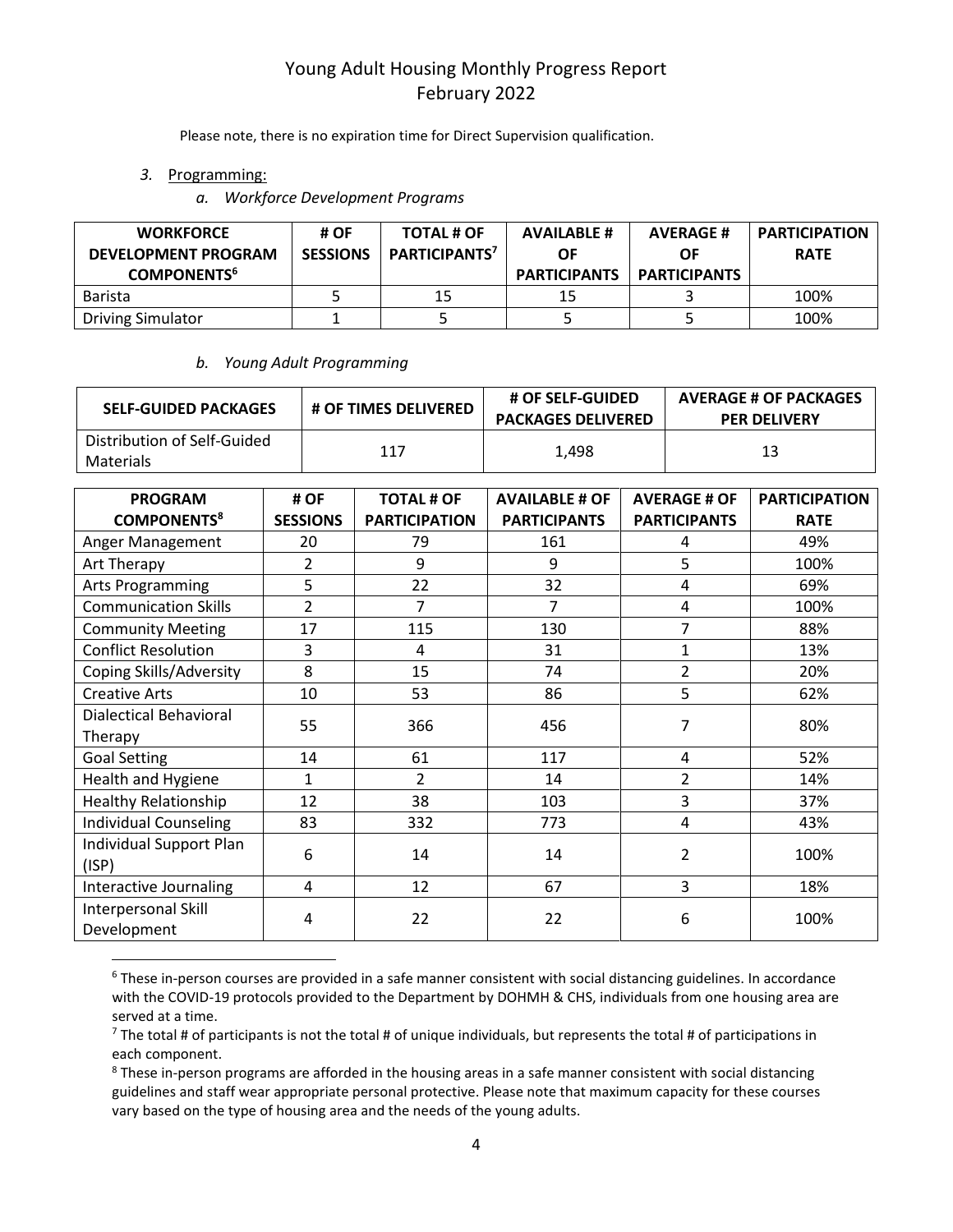| Leadership<br>Development     | 6   | 26  | 45    | 4  | 58%  |
|-------------------------------|-----|-----|-------|----|------|
| Literacy Assistance           |     | 15  | 27    | 8  | 56%  |
| <b>Mural Making</b>           |     | 11  | 11    | 6  | 100% |
| <b>Problem Solving Skills</b> |     | 19  | 29    | 10 | 66%  |
| <b>Social Services</b>        | 4   | 14  | 41    | 4  | 34%  |
| <b>Stress Management</b>      | 146 | 205 | 1,721 |    | 12%  |
| <b>Structured Recreation</b>  |     |     | 32    | 3  | 16%  |
| Substance Abuse               | 43  | 221 | 254   | 5  | 87%  |
| Yoga                          | 8   | 50  | 50    | 6  | 100% |
| Young Men's Work              | 6   | 22  | 38    | 4  | 58%  |
| <b>Youth Communication</b>    | 9   | 55  | 85    | 6  | 65%  |

- *c. Overview of commingled programming:*
	- I. **Internal:** DOC-led programming is designed to provide group facilitation, individualized counseling, and structured leisure time activities promoting critical thinking and positive behavioral change. During the height of the pandemic, the Department revised programming services to include the provision of social services via requests slips and the development of self-guided packages, which has content such as activity packets, interactional journaling, and evidence-based curriculum worksheets, in addition to in-person programming. Beginning in Fall 2020, DOC staff resumed in-person programming.
	- II. **External:** DOC partners with seven nonprofit organizations to support incarcerated individuals pre and post release. During the height of the pandemic, the Department worked with providers to implement socially distant programming and have collaborated to develop and distribute curriculum and activity packages, ensure individuals are offered assistance with discharge planning, and provide post-release support to individuals. The Department resumed external programming in late January 2022 following a temporary suspension under the guidance of DOHMH & CHS in December 2021.
- *d. External Programming for young adults in commingled units*

Please note that external programming was temporarily suspended on December 22, 2021 per the guidance of DOHMH and CHS. Providers were cleared to return to inperson programming on January 24, 2022 with some returning on January 31, 2022.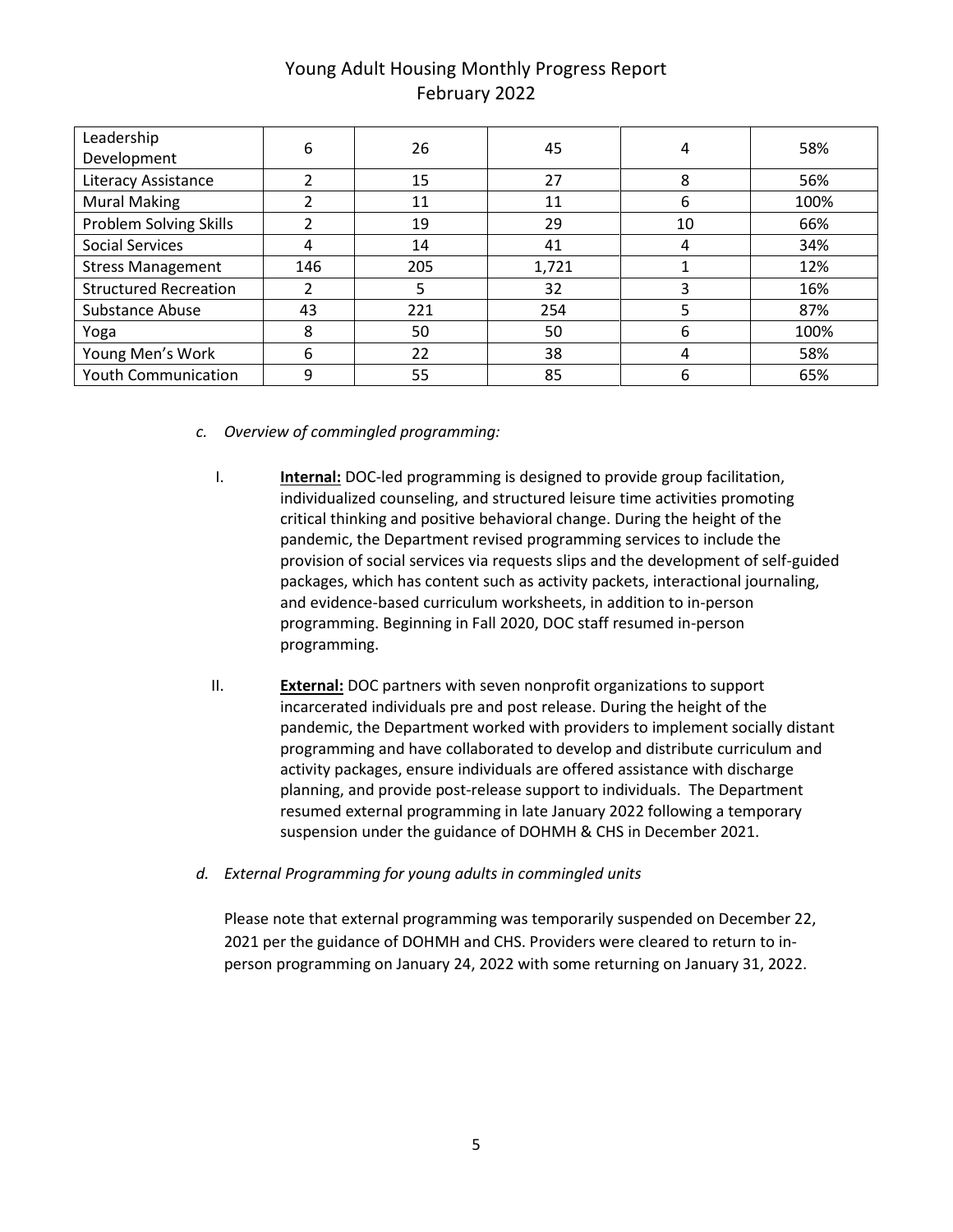| <b>Facility</b> | # of<br><b>Classes</b><br><b>Offered</b> | Total # of<br><b>Participants</b> | <b>Available #</b><br>of<br><b>Participants</b> | Average # of<br><b>YA Participants</b> | Participation<br>Rate | <b>Topic</b>                         |
|-----------------|------------------------------------------|-----------------------------------|-------------------------------------------------|----------------------------------------|-----------------------|--------------------------------------|
| <b>AMKC</b>     | 32                                       | 145                               | 648                                             | 9                                      | 22%                   | <b>Social Services</b>               |
| <b>GRVC</b>     | 27                                       | 14                                | 587                                             | 1                                      | 2%                    | Individual<br>Counseling             |
| <b>NIC</b>      | $\overline{2}$                           | $\overline{2}$                    | $\overline{2}$                                  | $\mathbf{1}$                           | 100%                  | Dialectical<br>Behavioral<br>Therapy |
|                 | $\overline{2}$                           | $\overline{4}$                    | 44                                              | $\overline{2}$                         | 9%                    | Individual<br>Counseling             |
| <b>RMSC</b>     | 18                                       | 75                                | 139                                             | 9                                      | 54%                   | Individual<br>Counseling             |
|                 | 5                                        | $\overline{7}$                    | 93                                              | $\overline{2}$                         | 8%                    | <b>Social Services</b>               |
|                 | $\mathbf{1}$                             | $\overline{4}$                    | 16                                              | 4                                      | 25%                   | <b>Goal Setting</b>                  |
|                 | $\mathbf{1}$                             | 3                                 | 16                                              | 3                                      | 19%                   | Health and<br>Hygiene                |
|                 | $\mathbf{1}$                             | 3                                 | 16                                              | 3                                      | 19%                   | Healthy<br>Relationship              |
| <b>RNDC</b>     | $\mathbf{1}$                             | $\overline{4}$                    | 16                                              | 4                                      | 25%                   | Individual<br>Counseling             |
|                 | $\overline{2}$                           | $\overline{7}$                    | 32                                              | 4                                      | 22%                   | Interactive<br>Journaling            |
|                 | 22                                       | 17                                | 822                                             | $\overline{2}$                         | 2%                    | <b>Social Services</b>               |
| <b>VCBC</b>     | 16                                       | 49                                | 721                                             | 3                                      | 7%                    | <b>Social Services</b>               |

### *e. Internal Programming for young adults in commingled units*

*f. Fine and Performing Arts in commingled units*

| <b>Facility</b> | # of<br><b>Classes</b><br><b>Offered</b> | Total # of<br><b>Participants</b> | Available # of<br><b>Participants</b> | Average # of<br>YΑ<br><b>Participants</b> | Participation<br>Rate |
|-----------------|------------------------------------------|-----------------------------------|---------------------------------------|-------------------------------------------|-----------------------|
| <b>RMSC</b>     | 11                                       | 75                                | 172                                   |                                           | 44%                   |

*g. Workforce Development in commingled units*

| <b>Facility</b> | # of<br><b>Classes</b><br><b>Offered</b> | Total # of<br><b>Participants</b> | Available # of<br><b>Participants</b> | Average #<br>of YA<br><b>Participants</b> | Participation<br>Rate | <b>Topic</b>                       |
|-----------------|------------------------------------------|-----------------------------------|---------------------------------------|-------------------------------------------|-----------------------|------------------------------------|
| <b>RMSC</b>     | 6                                        | 22                                | 22                                    | 4                                         | 100%                  | Certificates -<br><b>Barbering</b> |
|                 | 4                                        | 12                                | 12                                    | 3                                         | 100%                  | Certificates -<br><b>Barista</b>   |